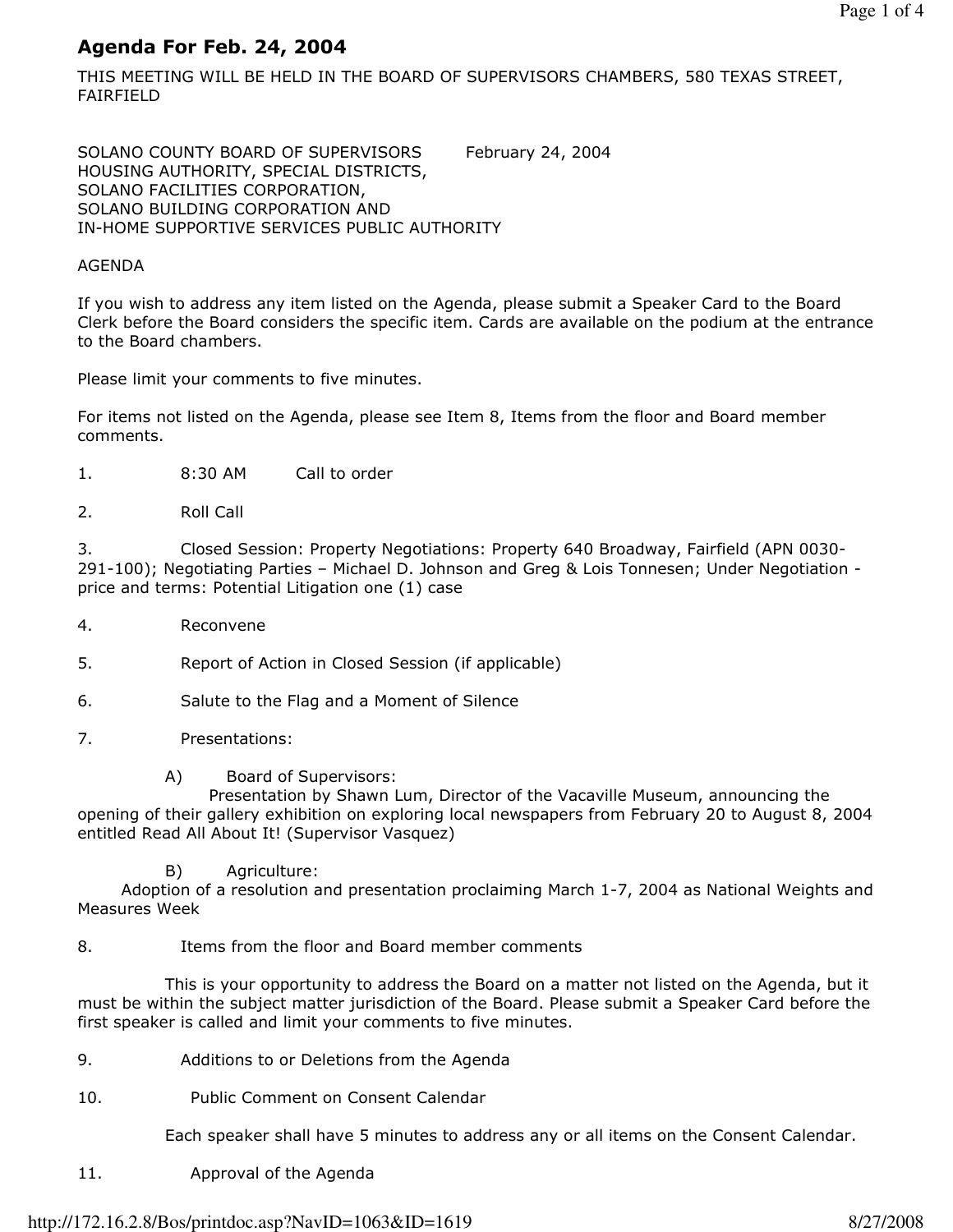## 12. Approval of Consent Calendar

The Board considers all matters listed under the Consent Calendar to be routine and will adopt them in one motion. There will be no discussion on these items before the Board votes on the motion unless Board members request specific items be discussed and/or removed from the Consent Calendar.

CONSENT CALENDAR

### GENERAL GOVERNMENT

13. Clerk of the Board of Supervisors:

Approval of Minutes: Board of Supervisors January 27, 2004; In-Home Supportive Services January 27, 2004

14. Board of Supervisors:

 Approval of a proclamation honoring Phillip Michael Elder, a member of Boy Scout Troop 486, Fairfield, on his achieving the Eagle Scout award (Supervisor Vasquez)

15. County Administrator's Office:

 Ratify the appointment of Paul Wiese as the Interim Director of Transportation and Interim General Manager of the Rural North Vacaville Water District

### 16. County Counsel:

Authorize a biennial audit for the Montezuma Fire Protection District

17. General Services:

 Approve an amendment to the rental agreement for 823 Jefferson Street, Fairfield, extending the term from March 1, 2004 through March 31, 2005 at a cost of \$1,744 per month, to provide office space for the Office of Information Technology (ISD)

18. Treasurer/Tax Collector/County Clerk:

 Authorize the County Treasurer to deposit Partnership Health Plan of California funds in the County Treasury

HEALTH AND SOCIAL SERVICES: None

## CRIMINAL JUSTICE

19. Department of Child Support Services:

Adoption of a resolution authorizing submittal of a grant application to the U.S. Department of Health and Human Services for funding in the amount of \$100,000 to provide program services to incarcerated parents; authorize the County Administrator to sign all grant application documents

## LAND USE/TRANSPORTATION

## 20. Transportation:

 Approve a site lease agreement with Metro PCS to construct and operate a wireless communication site at the Nut Tree Airport for a 5-year initial term, with four 5-year renewal terms and initial payment to the County of \$500 per month; authorize the Transportation Director to sign the agreement

## OTHER: None

## SPECIAL DISTRICTS GOVERNED BY THE BOARD OF SUPERVISORS: None

## SCHEDULED CALENDAR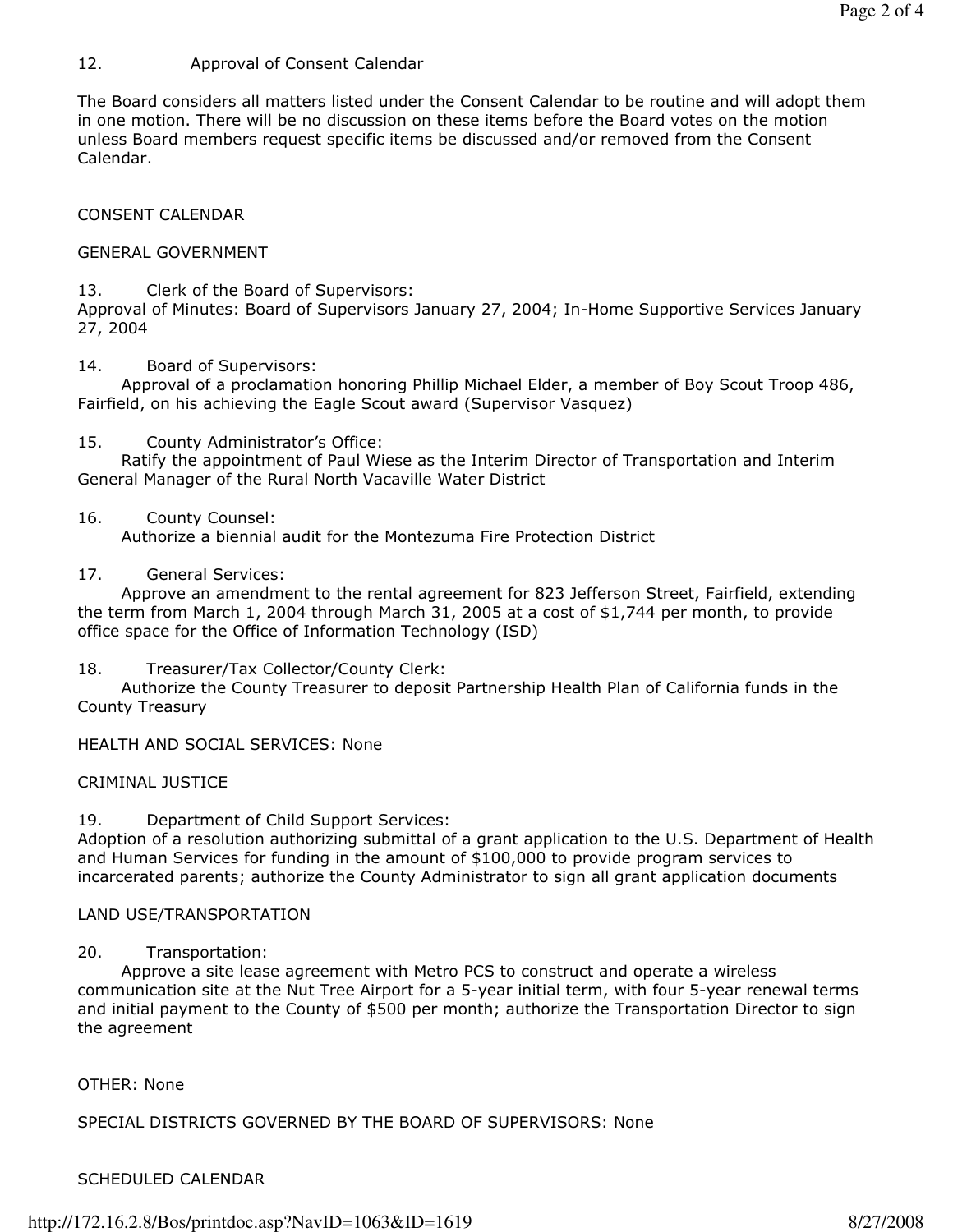21. Rescheduled Consent Items: (Items pulled from Consent Calendar above)

- A) E)
- B) F)

C) G)

D) H)

#### GENERAL GOVERNMENT

#### 22. Board of Supervisors:

 Discussion and consideration of establishing a Sister City relationship with the City of Ji'an, People's Republic of China

#### 23. County Administrator:

 A) Conduct a noticed/published hearing to accept comments on the Resolution of Intent to consider granting a public utility pipeline franchise to SFPP, L.P. adopted by the Board of Supervisors on February 3, 2004; conduct second reading for adoption of an ordinance granting a franchise to SFPP, L.P. for a pipeline in the Unincorporated county pursuant to Section 28-50(a) (6) of the Solano County Code

 B) Consider conceptual approval of 2004 Pension Obligation Bonds (POB); adoption of a resolution approving the form for a 2004 POB and authorizing filing a validation action; approve additional documents related to the financing as outlined in the staff report; approve County's financial consulting team

 C) Consider adoption of a resolution supporting negotiation and execution of Project Labor Agreements for new construction capital projects in excess of \$1 million construction costs

#### 24. General Services:

 Conduct a noticed/published hearing to review and accept the Updated Solano County 5-Year Capital Facilities Improvement Plan for Fiscal Years 2003/2004 – 2007/2008

#### HEALTH AND SOCIAL SERVICES

25. Health and Social Services:

 Consider approval of various agreements for Substance Abuse treatment services for the period March 1, 2004 through June 30, 2005 (detail of agreements on file with the Clerk)

#### CRIMINAL JUSTICE:

#### 26. Probation:

 Receive a report on the recommended method to achieve Public Health goals for testing for sexually transmitted diseases and tuberculosis at Juvenile Hall

#### LAND USE/TRANSPORTATION

27. Transportation:

Receive a report on the Road Improvement Plan for FY2003-04 through FY2007-08

### 2:00 P.M.

28. Environmental Management:

 Conduct a noticed/published hearing to consider approval of Minor Subdivision Application No. MS-03-03 of Albert Lederer to subdivide a 119.15 acre parcel into two parcels of 59.575 acres in size in an A-40 Exclusive Agricultural Zoning District; adopt the Mitigated Negative Declaration of Environmental Impact; adopt the suggested findings and approve Tentative Subdivision Map MS-03- 03

#### OTHER: None

### MISCELLANEOUS ITEMS

29. Appointments/Resignations to Boards and Commissions: None

#### http://172.16.2.8/Bos/printdoc.asp?NavID=1063&ID=1619 8/27/2008